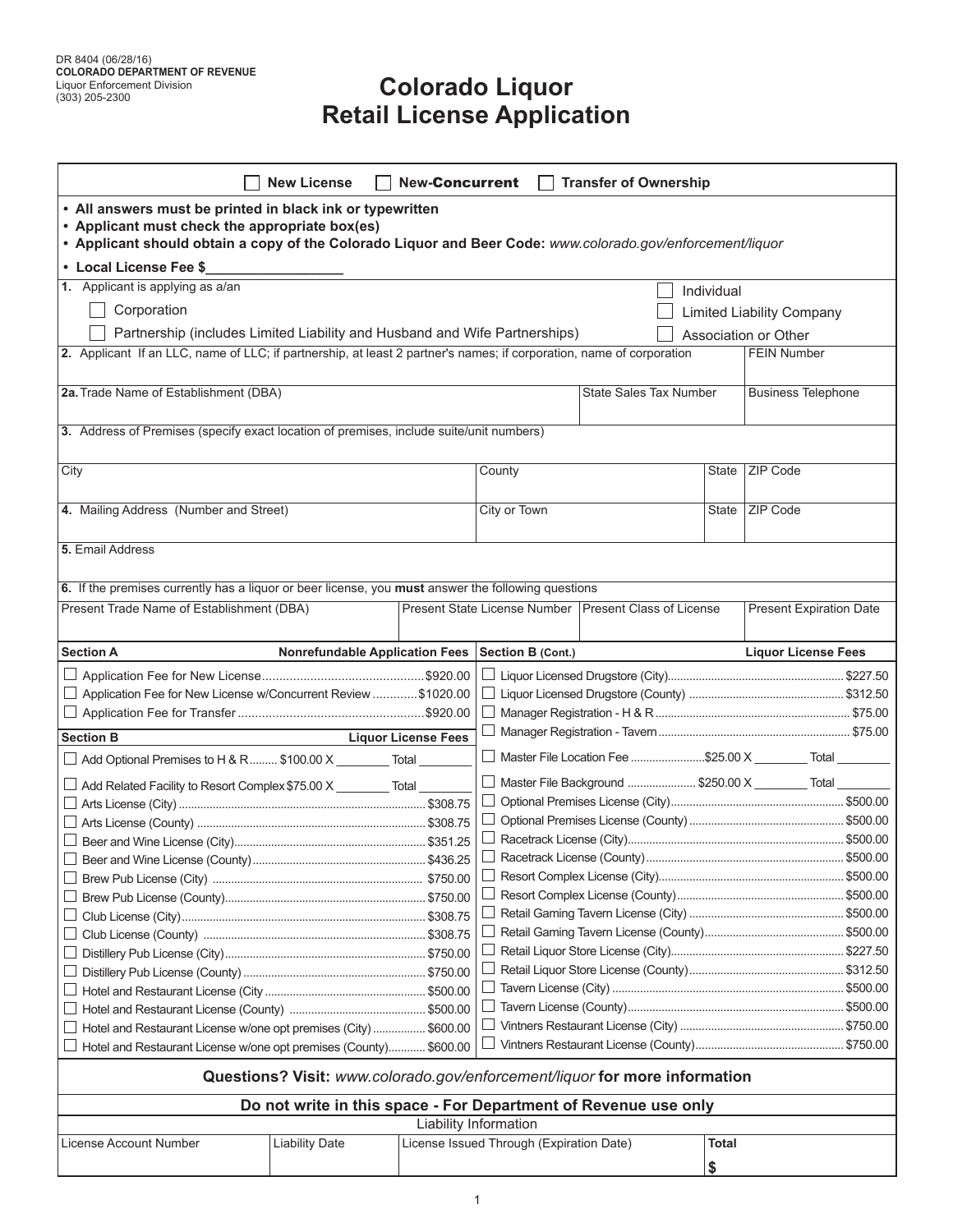## **Application Documents Checklist and Worksheet**

**Instructions:** This checklist should be utilized to assist applicants with filing all required documents for licensure. **All** documents must be properly signed and correspond with the name of the applicant exactly. **All** documents must be typed or legibly printed. Upon final State approval the license will be mailed to the local licensing authority. Application fees are nonrefundable.

## **Questions? Visit:** *www.colorado.gov/enforcement/liquor* **for more information**

|     | Items submitted, please check all appropriate boxes completed or documents submitted                                                                     |
|-----|----------------------------------------------------------------------------------------------------------------------------------------------------------|
| I.  | <b>Applicant information</b>                                                                                                                             |
|     | A. Applicant/Licensee identified                                                                                                                         |
|     | B. State sales tax license number listed or applied for at time of application                                                                           |
|     | C. License type or other transaction identified                                                                                                          |
|     | D. Return originals to local authority                                                                                                                   |
|     | E. Additional information may be required by the local licensing authority                                                                               |
| Ш.  | Diagram of the premises                                                                                                                                  |
|     | $\Box$ A. No larger than 8 1/2" X 11"                                                                                                                    |
|     | B. Dimensions included (does not have to be to scale). Exterior areas should show type of control (fences, walls, entry/exit<br>points, etc.)            |
|     | C. Separate diagram for each floor (if multiple levels)                                                                                                  |
|     | D. Kitchen - identified if Hotel and Restaurant                                                                                                          |
|     | E. Bold/Outlined Licensed Premises                                                                                                                       |
| Ш.  | Proof of property possession (One Year Needed)                                                                                                           |
|     | $\Box$ A. Deed in name of the Applicant (or) (matching question #2) date stamped / filed with County Clerk                                               |
|     | B. Lease in the name of the Applicant (or) (matching question #2)                                                                                        |
|     | C. Lease Assignment in the name of the Applicant with proper consent from the Landlord and acceptance by the Applicant                                   |
|     | D. Other Agreement if not deed or lease. (matching question #2)                                                                                          |
|     | (Attach prior lease to show right to assumption)                                                                                                         |
| IV. | <b>Background information and financial documents</b>                                                                                                    |
|     | $\Box$ A. Individual History Records(s) (Form DR 8404-I)                                                                                                 |
|     | B. Fingerprints taken and submitted to local authority (State Authority for Master File applicants)                                                      |
|     | C. Purchase agreement, stock transfer agreement, and or authorization to transfer license<br>D. List of all notes and loans (Copies to also be attached) |
|     |                                                                                                                                                          |
| V.  | Sole proprietor / husband and wife partnership<br>A. Form DR4679                                                                                         |
|     | B. Copy of State issued Driver's License or Colorado Identification Card for each applicant                                                              |
| VI. | Corporate applicant information (if applicable)                                                                                                          |
|     | $\Box$ A. Certificate of Incorporation dated stamped by the Secretary of State                                                                           |
|     | B. Certificate of Good Standing                                                                                                                          |
|     | C. Certificate of Authorization if foreign corporation                                                                                                   |
|     | D. List of officers, directors and stockholders of Applying Corporation (If wholly owned, designate a minimum of one person as                           |
|     | Principal Officer of Parent)                                                                                                                             |
|     | VII. Partnership applicant information (if applicable)                                                                                                   |
|     | A. Partnership Agreement (general or limited). Not needed if husband and wife<br>B. Certificate of Good Standing (If formed after 2009)                  |
|     | VIII. Limited Liability Company applicant information (if applicable)                                                                                    |
|     | A. Copy of articles of organization (date stamped by Colorado Secretary of State's Office)                                                               |
|     | B. Certificate of Good Standing                                                                                                                          |
|     | C. Copy of operating agreement                                                                                                                           |
|     | D. Certificate of Authority if foreign company                                                                                                           |
| IX. | Manager registration for hotel and restaurant, tavern licenses when included with this application                                                       |
|     | $\Box$ A. \$75.00 fee                                                                                                                                    |
|     | B. Individual History Record (DR 8404-I)                                                                                                                 |
|     | C. If owner is managing, no fee required                                                                                                                 |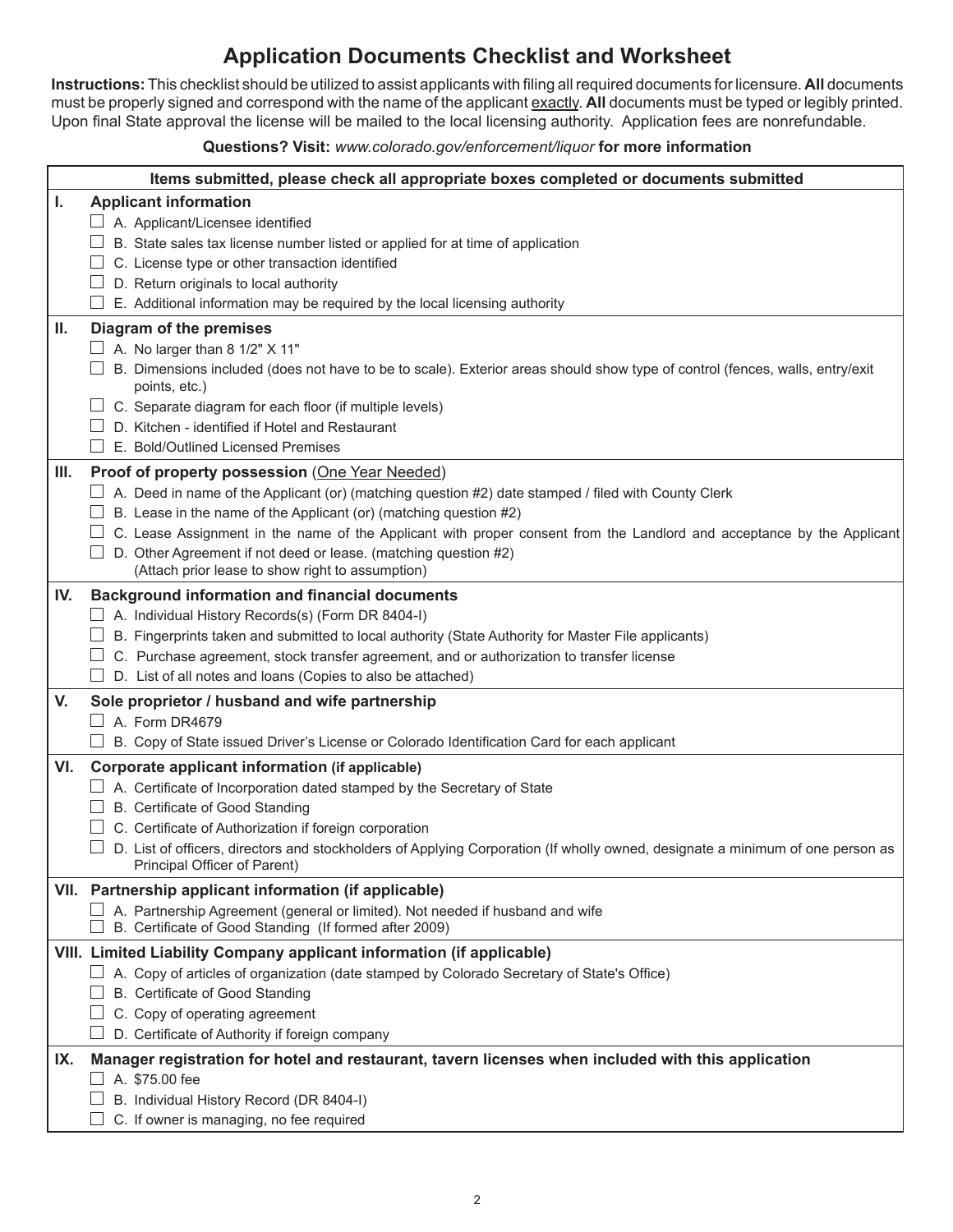| 7. Is the applicant (including any of the partners, if a partnership; members or manager if a limited liability company; or officers, stockholders<br>or directors if a corporation) or manager under the age of twenty-one years?                                                                                                                                                                                                                                                 |                   |                                                                                |                                     |                    |                                                      |                     | Yes           | No. |
|------------------------------------------------------------------------------------------------------------------------------------------------------------------------------------------------------------------------------------------------------------------------------------------------------------------------------------------------------------------------------------------------------------------------------------------------------------------------------------|-------------------|--------------------------------------------------------------------------------|-------------------------------------|--------------------|------------------------------------------------------|---------------------|---------------|-----|
| 8. Has the applicant (including any of the partners, if a partnership; members or manager if a limited liability company; or officers, stockholders<br>or directors if a corporation) or manager ever (in Colorado or any other state):                                                                                                                                                                                                                                            |                   |                                                                                |                                     |                    |                                                      |                     |               |     |
| (a) Been denied an alcohol beverage license?                                                                                                                                                                                                                                                                                                                                                                                                                                       |                   |                                                                                |                                     |                    |                                                      |                     |               |     |
| (b) Had an alcohol beverage license suspended or revoked?                                                                                                                                                                                                                                                                                                                                                                                                                          |                   |                                                                                |                                     |                    |                                                      |                     |               |     |
| (c) Had interest in another entity that had an alcohol beverage license suspended or revoked?                                                                                                                                                                                                                                                                                                                                                                                      |                   |                                                                                |                                     |                    |                                                      |                     |               |     |
| If you answered yes to 8a, b or c, explain in detail on a separate sheet.<br>9. Has a liquor license application (same license class), that was located within 500 feet of the proposed premises, been denied within the                                                                                                                                                                                                                                                           |                   |                                                                                |                                     |                    |                                                      |                     |               |     |
| preceding two years? If "yes", explain in detail.<br>10. Are the premises to be licensed within 500 feet of any public or private school that meets compulsory education requirements of Colorado                                                                                                                                                                                                                                                                                  |                   |                                                                                |                                     |                    |                                                      |                     |               |     |
| law, or the principal campus of any college, university or seminary?                                                                                                                                                                                                                                                                                                                                                                                                               |                   |                                                                                |                                     |                    |                                                      |                     |               |     |
|                                                                                                                                                                                                                                                                                                                                                                                                                                                                                    |                   |                                                                                |                                     |                    | Waiver by local ordinance?<br>Other: $\qquad \qquad$ |                     | or            |     |
| 11. Has a liquor or beer license ever been issued to the applicant (including any of the partners, if a partnership; members or manager if a<br>Limited Liability Company; or officers, stockholders or directors if a corporation)? If yes, identify the name of the business and list any<br>current financial interest in said business including any loans to or from a licensee.                                                                                              |                   |                                                                                |                                     |                    |                                                      |                     |               |     |
| 12. Does the Applicant, as listed on line 2 of this application, have legal possession of the premises by virtue of ownership, lease or other<br>arrangement?                                                                                                                                                                                                                                                                                                                      |                   |                                                                                |                                     |                    |                                                      |                     |               |     |
| $\Box$ Ownership<br>$\Box$ Lease<br>$\Box$ Other (Explain in Detail)                                                                                                                                                                                                                                                                                                                                                                                                               |                   |                                                                                |                                     |                    |                                                      |                     |               |     |
| a. If leased, list name of landlord and tenant, and date of expiration, exactly as they appear on the lease:                                                                                                                                                                                                                                                                                                                                                                       |                   |                                                                                |                                     |                    |                                                      |                     |               |     |
| Landlord                                                                                                                                                                                                                                                                                                                                                                                                                                                                           |                   | Tenant                                                                         |                                     |                    |                                                      | <b>Expires</b>      |               |     |
| b. Is a percentage of alcohol sales included as compensation to the landlord? If yes complete question 13.                                                                                                                                                                                                                                                                                                                                                                         |                   |                                                                                |                                     |                    |                                                      |                     |               |     |
| c. Attach a diagram and outline or designate the area to be licensed (including dimensions) which shows the bars, brewery, walls, partitions, entrances,<br>exits and what each room shall be utilized for in this business. This diagram should be no larger than 8 1/2" X 11".                                                                                                                                                                                                   |                   |                                                                                |                                     |                    |                                                      |                     |               |     |
| 13. Who, besides the owners listed in this application (including persons, firms, partnerships, corporations, limited liability companies), will loan or give<br>money, inventory, furniture or equipment to or for use in this business; or who will receive money from this business. Attach a separate sheet if<br>necessary.                                                                                                                                                   |                   |                                                                                |                                     |                    |                                                      |                     |               |     |
| Last Name                                                                                                                                                                                                                                                                                                                                                                                                                                                                          | <b>First Name</b> |                                                                                | <b>FEIN or SSN</b><br>Date of Birth |                    | Interest/Percentage                                  |                     |               |     |
| Last Name                                                                                                                                                                                                                                                                                                                                                                                                                                                                          | <b>First Name</b> |                                                                                | Date of Birth                       | <b>FEIN or SSN</b> |                                                      | Interest/Percentage |               |     |
| Attach copies of all notes and security instruments, and any written agreement, or details of any oral agreement, by which any person<br>(including partnerships, corporations, limited liability companies, etc.) will share in the profit or gross proceeds of this establishment, and any<br>agreement relating to the business which is contingent or conditional in any way by volume, profit, sales, giving of advice or consultation.                                       |                   |                                                                                |                                     |                    |                                                      |                     |               |     |
| 14. Optional Premises or Hotel and Restaurant Licenses with Optional Premises:<br>Has a local ordinance or resolution authorizing optional premises been adopted?                                                                                                                                                                                                                                                                                                                  |                   |                                                                                |                                     |                    |                                                      |                     |               |     |
|                                                                                                                                                                                                                                                                                                                                                                                                                                                                                    |                   | Number of additional Optional Premise areas requested. (See license fee chart) |                                     |                    |                                                      |                     |               |     |
| 15. Liquor Licensed Drug Store applicants, answer the following:<br>(a) Does the applicant for a Liquor Licensed Drug Store have a license issued by the Colorado Board of Pharmacy?<br>If "yes" a copy of license must be attached.                                                                                                                                                                                                                                               |                   |                                                                                |                                     |                    |                                                      |                     |               |     |
| 16. Club Liquor License applicants answer the following: Attach a copy of applicable documentation                                                                                                                                                                                                                                                                                                                                                                                 |                   |                                                                                |                                     |                    |                                                      |                     |               |     |
| (a) Is the applicant organization operated solely for a national, social, fraternal, patriotic, political or athletic purpose and not for pecuniary gain?<br>(b) Is the applicant organization a regularly chartered branch, lodge or chapter of a national organization which is operated solely for the                                                                                                                                                                          |                   |                                                                                |                                     |                    |                                                      |                     |               |     |
| object of a patriotic or fraternal organization or society, but not for pecuniary gain?<br>(c) How long has the club been incorporated?                                                                                                                                                                                                                                                                                                                                            |                   |                                                                                |                                     |                    |                                                      |                     |               |     |
| (d) Has applicant occupied an establishment for three years (three years required) that was operated solely for the reasons stated above?                                                                                                                                                                                                                                                                                                                                          |                   |                                                                                |                                     |                    |                                                      |                     |               |     |
| 17. Brew-Pub, Distillery Pub or Vintner's Restaurant applicants answer the following:<br>(a) Has the applicant received or applied for a Federal Permit? (Copy of permit or application must be attached)                                                                                                                                                                                                                                                                          |                   |                                                                                |                                     |                    |                                                      |                     |               |     |
| 18a. For all on-premises applicants.<br>(If this is an application for a Hotel, Restaurant or Tavern License, the manager must also submit an individual History Record - DR 8404-I)                                                                                                                                                                                                                                                                                               |                   |                                                                                |                                     |                    |                                                      |                     |               |     |
| Last Name of Manager                                                                                                                                                                                                                                                                                                                                                                                                                                                               |                   | First Name of Manager                                                          |                                     |                    |                                                      |                     | Date of Birth |     |
| 18b. Does this manager act as the manager of, or have a financial interest in, any other liquor licensed establishment in the State of                                                                                                                                                                                                                                                                                                                                             |                   |                                                                                |                                     |                    |                                                      |                     |               |     |
| Colorado? If yes, provide name, type of license and account number.<br>Name                                                                                                                                                                                                                                                                                                                                                                                                        |                   | <b>Type of License</b>                                                         |                                     |                    | <b>Account Number</b>                                |                     |               |     |
|                                                                                                                                                                                                                                                                                                                                                                                                                                                                                    |                   |                                                                                |                                     |                    |                                                      |                     |               |     |
| Tax Distraint Information. Does the applicant or any other person listed on this application and including its partners, officers, directors,<br>19.<br>stockholders, members (LLC) or managing members (LLC) and any other persons with a 10% or greater financial interest in the applicant<br>currently have an outstanding tax distraint issued to them by the Colorado Department of Revenue?<br>If yes, provide an explanation and include copies of any payment agreements. |                   |                                                                                |                                     |                    |                                                      |                     |               |     |
|                                                                                                                                                                                                                                                                                                                                                                                                                                                                                    |                   |                                                                                |                                     |                    |                                                      |                     |               |     |